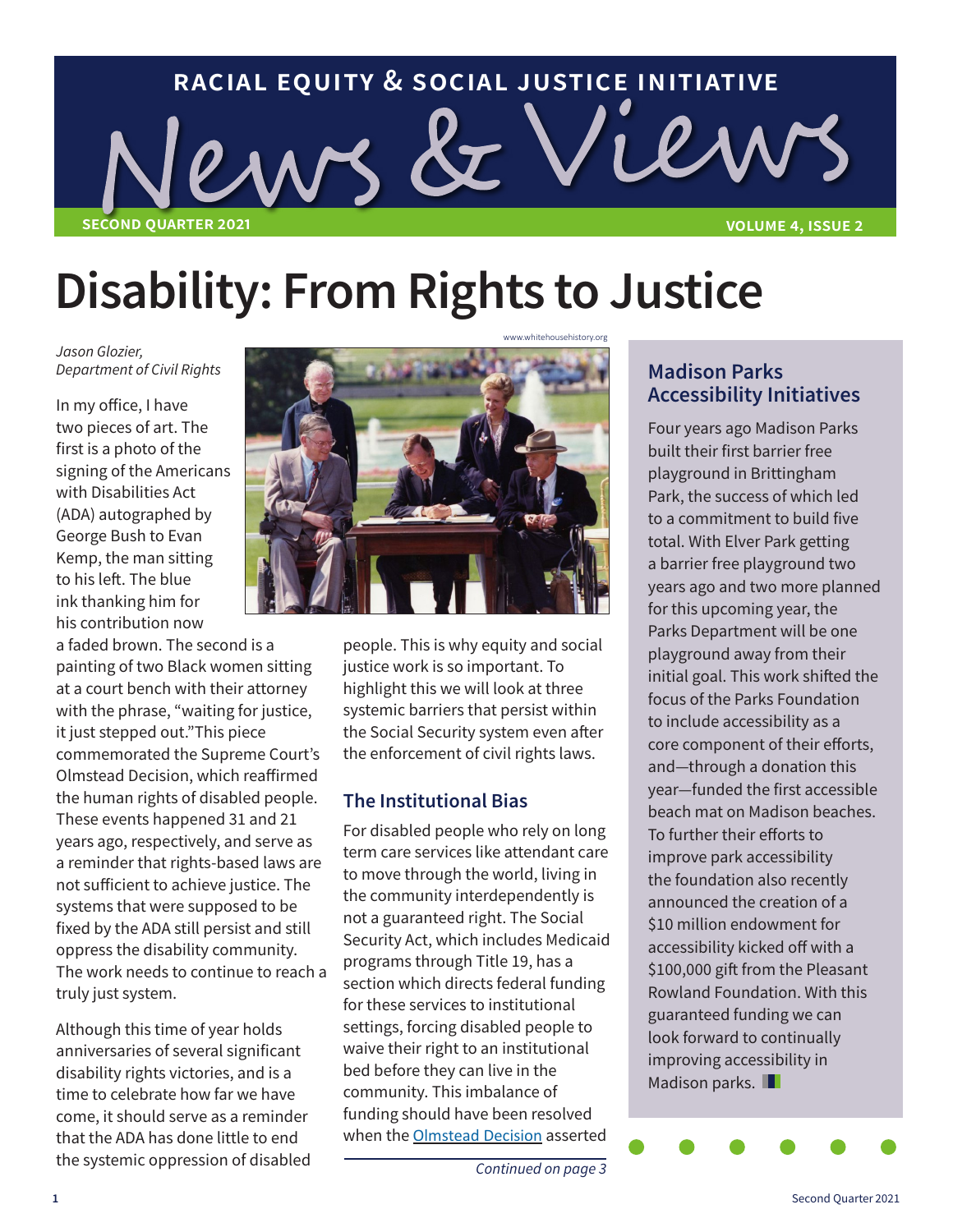**"Nature is cruel, but we don't have**

**to be."**

*Temple Grandin*

#### **3rd Quarter Events and Days of Honor**

#### **July 1-31 Disability Pride Month**

#### **July 4**

#### **Independence Day**

Independence Day was first celebrated on July 2, 1776 when the Declaration of Independence was read to the public. Congress declared the day a federal legal holiday in 1941. The holiday is celebrated with parades, fireworks, picnics, sporting events, and music, including the "Star-Spangled Banner" and several marches of John Philip Sousa.

#### **July 26**

#### **Anniversary of the signing of the Americans with Disabilities Act**

Enacted by the U.S. Congress in 1990 "to establish a clear and comprehensive prohibition of discrimination on the basis of disability," the ADA was signed into law by President George H. W. Bush, and later amended with changes effective January 1, 2009.

#### **August 21**

#### **Emiliano Zapata birthday**

Zapata was a Mexican revolutionary and advocate of agrarianism

**Continued on page** 

### **Ensuring Language Access**

*The Nuts and Bolts of Using LanguageLine*

*Erin Nuñez, Madison Municipal Court*

The City of Madison is committed to providing equal opportunity and equal access to all City programs and services in order to ensure full compliance with all civil rights laws. Language access is an important piece of this commitment. Language access services, such as interpreters and translated materials, are available for individuals with limited English proficiency and individuals who use American Sign Language (ASL). Language access services are provided at no cost to the customer. The City contracts with LanguageLine Solutions to provide on demand interpreter service by phone and/or video.

|        | to help a client face-to-face or by phone?<br><b>OPTION 1:</b> How to call Language Line (In person service and / or outgoing                                   |
|--------|-----------------------------------------------------------------------------------------------------------------------------------------------------------------|
| calls) |                                                                                                                                                                 |
|        | Dial: 1 866-874-3972                                                                                                                                            |
|        | Provide your Client ID Number: 509626*                                                                                                                          |
|        | Press 1 for Spanish or press 2 for all other languages (at the prompt,<br>state the name of the language you need)                                              |
|        | Enter your agency code                                                                                                                                          |
|        | 'Emergency response agencies have their own unique Client ID Numbers.                                                                                           |
|        | • Refer to the Language Identification Chart when possible. Interpreters can<br>• also help with language identification if needed.                             |
|        | OPTION 2: How to call Language Line using the conference call feature<br>(incoming calls)                                                                       |
|        | Once the client identifies their need for language services attempt to<br>acknowledge their request. Refer to the phonetic Please Hold chart<br>for assistance. |
|        | Use the conference call button to get the third line                                                                                                            |
|        |                                                                                                                                                                 |
|        | Dial: 1 866-874-3972                                                                                                                                            |
|        | Provide your Client ID Number: 509626*                                                                                                                          |
|        | Press 1 for Spanish or press 2 for all other languages (at the prompt,<br>state the name of the language you need)                                              |
|        | Enter your agency code                                                                                                                                          |
|        | *Emergency response agencies have their own unique Client ID Numbers.                                                                                           |

**2** Second Quarter 2021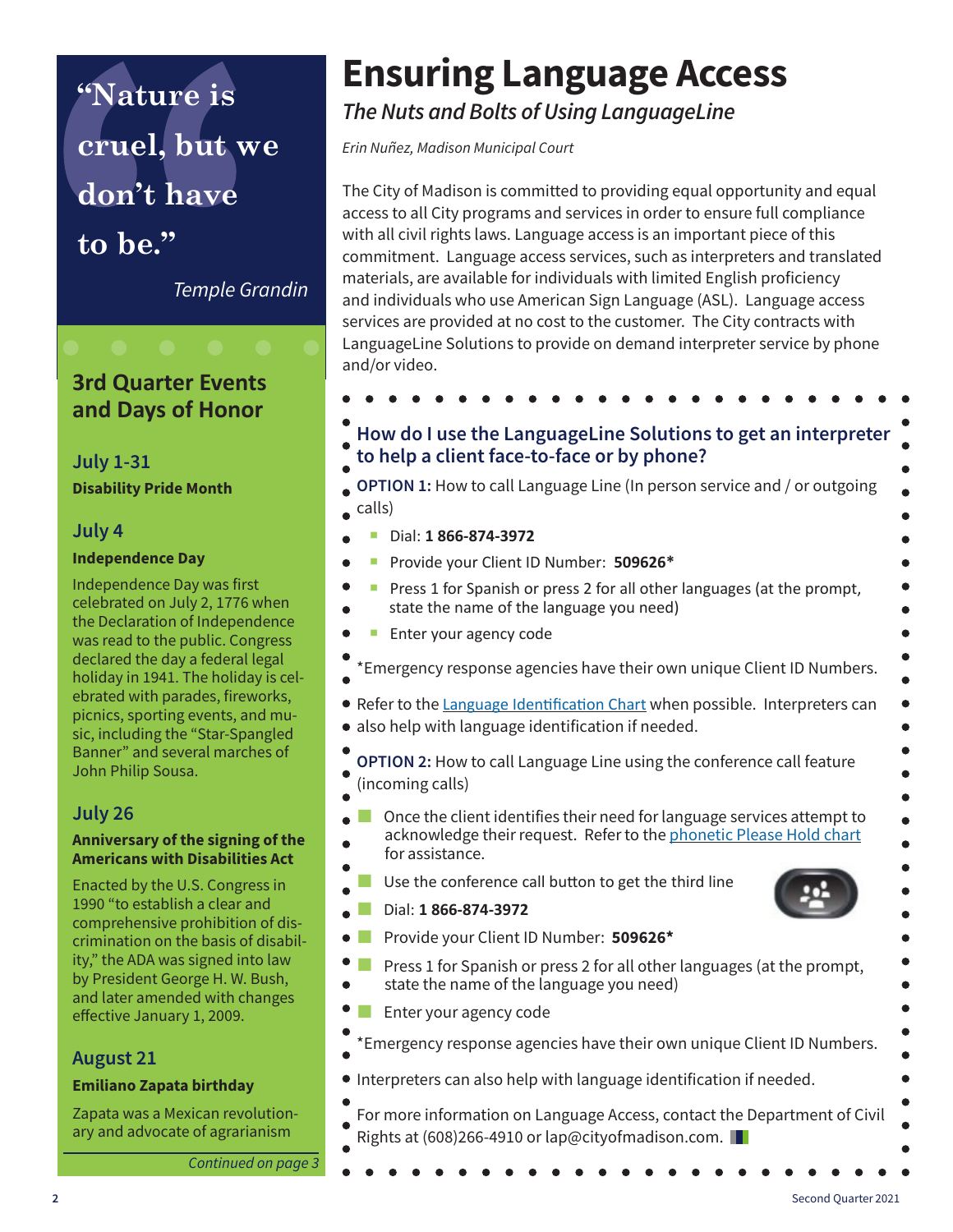#### *Continued from page 2 Disability Justice from page 1*

who fought in guerrilla actions during the Mexican Revolution.

#### **August 21**

#### **Hawaii becomes a state**

On this day in 1959, Hawaii became the 50th state of the United States of America. It is also the last state to be admitted to the union. Hawaii has the largest percentage of Asian Americans of any U.S. state.

#### **August 26**

#### **Women's Equality Day**

Introduced by Rep. Bella Abzug (former member of the U.S. House of Representatives, lawyer, writer, news commentator, and feminist) and established in 1971, this day commemorates the passage of the 19th Amendment, the Woman Suffrage Amendment to the U.S. Constitution, which in 1920 gave women in the United States full voting rights. Visit the National Women's History Museum for education.

#### **September 7**

#### **Labor Day**

Labor Day honors the American worker and acknowledges the value and dignity of work and its role in American life. Labor Day was first celebrated on September 5, 1882, in New York, and continued to be celebrated until June 28, 1894, when Congress passed an act making the first Monday in September of each year a legal holiday.

#### **September 8**

#### **International Literacy Day**

Celebrated since 1965, when it was established by the United Nations Educational, Scientific, and Cultural Organization (UNESCO), this event focuses on reading from a global perspective.

#### **September 15-October 15**

#### **Hispanic Heritage Month**

National Hispanic Heritage Month is a national observance authorized that nursing homes and other institutions were discriminatory settings because people should be served in the most integrated setting.

This issue also connects to housing in a significant way because of the lack of affordable accessible housing. The need for housing within the disability community has continued to be overlooked because residents in nursing homes and other institutions are often excluded in homelessness counts despite these being medical facilities.

#### **The Marriage Penalty**

This issue has gotten a lot of air time this year thanks to the Social Security Restoration Act, and continues to keep disabled people from achieving marriage equality. In addition to being needs-based, Medicaid services are based on a person's finances–aside from a car and a house a person cannot have more than \$2000 in assets. This

by Public Law 100-402. The observation was initiated in 1968 as National Hispanic Heritage Week.

#### **September 16**

#### **Mexican Independence Day**

September 16 is Independence Day in Mexico and is considered a patriotic holiday. Each year, the president of Mexico rings the bells of the National Palace in Mexico City, celebrating the start in 1810 of Mexico's struggle for independence from Spain.

#### **September 17 Citizenship Day**

On this day in 1787, the 55 delegates to the Constitutional Convention met to sign the Constitution of the United States of America. By presidential proclamation, the entire week is given to observing this important anniversary.

asset limit isn't modified in any way through marriage even though a partner's income is counted against that limit. This means that a person who receives long-term care services is unable to marry someone who would earn a higher income without losing their services. This wouldn't be an issue, however there are no affordable private insurance providers who offer long term care as a service.

#### **Disability Determination**

Social Security determines your disability status by your ability to do work. Regardless of whether or not you have a condition covered by the ADA, if you can earn an income you are not viewed as disabled. Since the goal of anti-discrimination work is to reduce systemic barriers this determination process should change, however the ability to get the services needed to live in the community are tied to whether or not someone can qualify for Social Security. This issue also affects the way people with disabilities are counted with regards to employment. Because it is based on your ability to work, people who receive SSI or SSDI are not counted as unemployed since they have been determined unable to work. Consequently unemployment data for people with disabilities only reflects those not receiving public benefits even if they are capable of work.

Over the past 30 years the work of disability rights has morphed into the work for broader disability justice, and has begun a transition to end these discriminatory policies and practices. Many more structural barriers exist that impact the lives of disabled people from transportation to education, and as we look back on our successes let us look forward to a future of liberation from oppressive systems. **II**